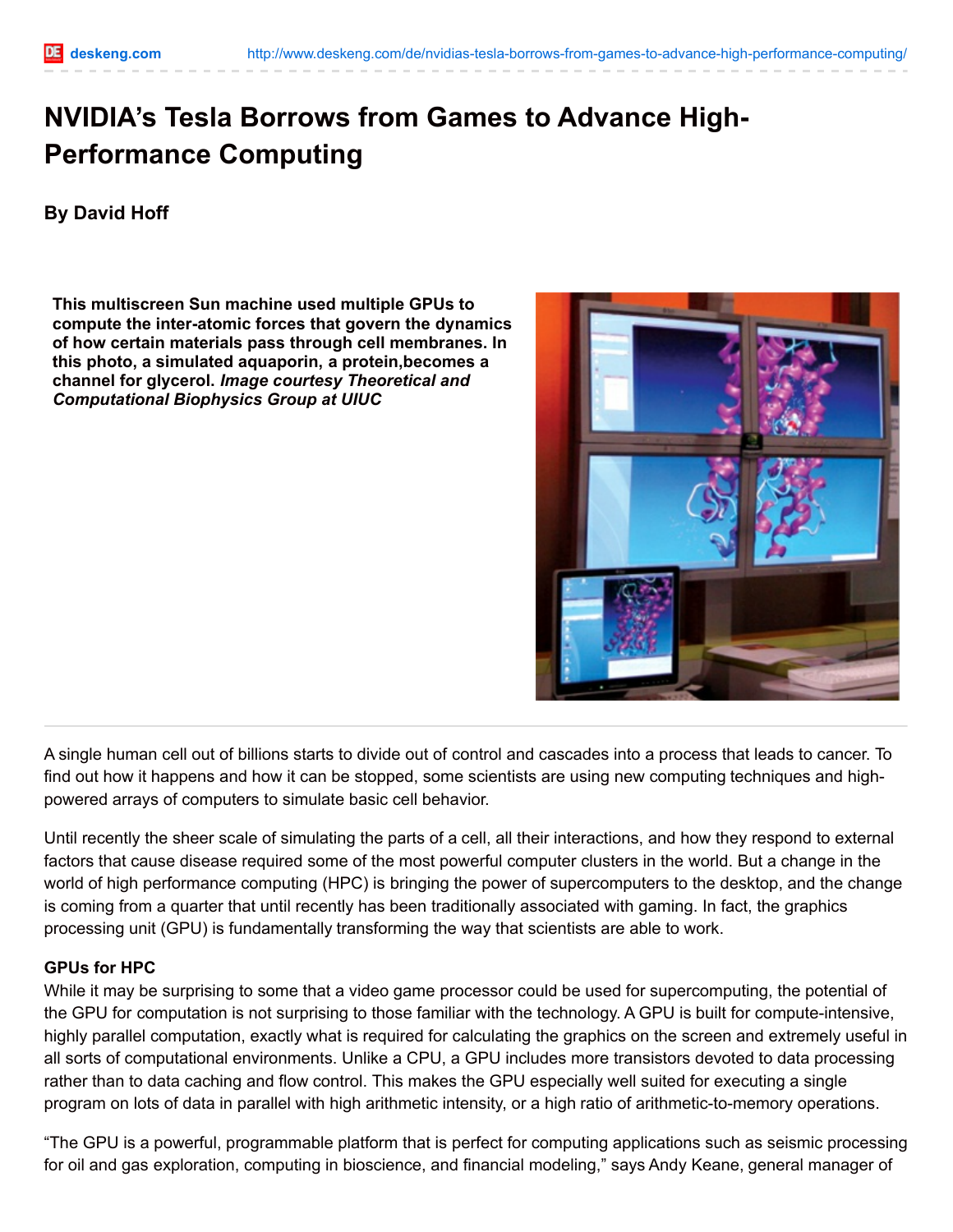**This image illustrates the placement of ions in the space surrounding a molecular structure, reproducing biological conditions.The GPU was used to compute a 3D electrostatic field surrounding the molecule. Once calculated, this field is used to calculate the correct locations for placement of ions in the molecular model, in preparation for running a molecular dynamics simulation to study the structure and function of the molecule.** *Image courtesy Theoretical and Computational Biophysics Group at UIUC*



the GPU computing business at NVIDIA, a pioneer in using GPUs for HPC. "The GPU will change the way engineers and researchers approach these problems."

Traditional computing with a high-end, quad-core CPU may use up to four processing threads to loop over data sequentially, while data-parallel processing with a GPU maps data elements to thousands of parallel-processing threads. Many applications that process large data sets, such as arrays or volumes, can use a parallel programming model to greatly accelerate the computations.

### **Gigaflops of Performance**

This shift in HPC began a year ago when NVIDIA launched CUDA, a C language development tool for the GPU. Unlike previous attempts to use the GPU to handle these kinds of computing tasks with graphics APIs, researchers and engineers can now use the familiar programming environment of C and port their code to use the parallel architecture of the GPU in a matter of hours, in some cases. As a result, applications that originally took days and weeks to run and deliver results are now taking hours or minutes.

The pace of the change quickened six months ago, with the launch of Tesla, a GPU product line designed specifically for the HPC market and for supercomputing installations, boasting gigaflops of performance in a fraction of the space required by current solutions.

GPUs for computing are now available in a variety of form factors. In addition to GPUs in the traditional configuration of a workstation, multiple GPUs are now available in deskside units that can be attached to any PC workstation to add a performance boost. And servers as thin as 1U or 1.75 in. are available with as many as four GPUs, bringing the technology to back-room server clusters.

"The launch of a CUDA C-compiler and development environment was the key to unlocking the potential of the GPU as a computational engine," says Keane. "With an installed base of over 45 million CUDA-capable GPUs already in the market, downloads of the SDK increasing every day, and user-generated code examples appearing on our forums, it's clear that GPU computing is answering the needs of the HPC industry. A large number of computing tools, ranging across the spectrum of applications, are being reengineered to harness the power of the GPU."

### **Advances Due to GPUs**

A pair of these applications is being developed at the University of Illinois at Urbana-Champaign (UIUC) for simulating biological molecular dynamics. UIUC researchers have been using their nanoscale molecular dynamics (NAMD) and visual molecular dynamics (VMD) software running on NVIDIA GPUs to conduct simulations of nano-devices that can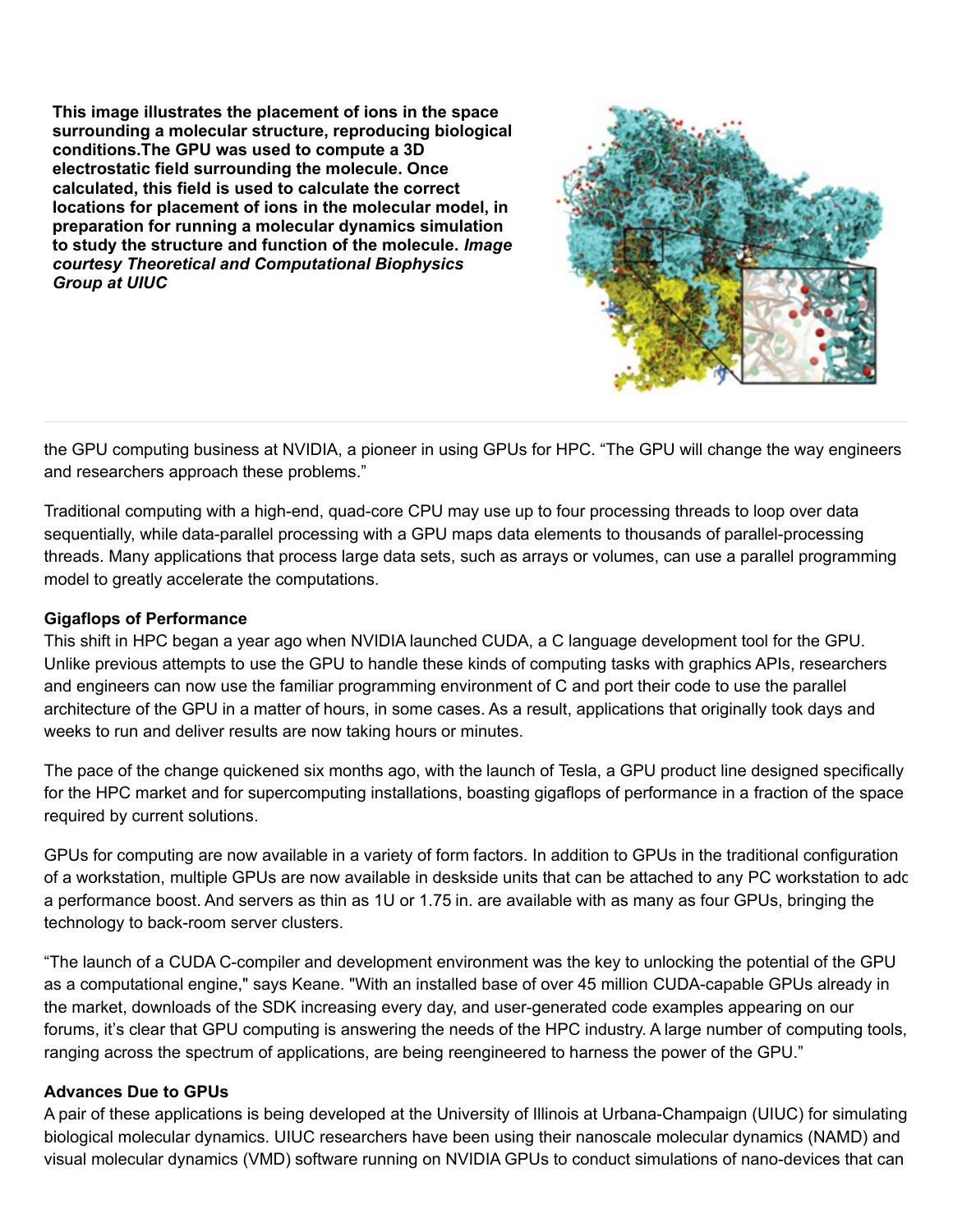**This is a cut-away view of a protein capsid (outer shell) and internally contained RNA for the Satellite Tobacco Mosaic Virus,one of the largest biological molecules simulated on a supercomputer. By viewing the virus structure in detail, researchers were able to study the mechanics of the virus capsid, an important component of understanding viral infections.** *Image courtesy Theoretical and Computational Biophysics Group at UIUC*



be used to sequence DNA in real-time and help reduce the cost of genomic medicine. They are seeing 100x to 240x speed increases and, more importantly, can now run these calculations at their desks, rather than queuing up to use large clusters in remote server rooms and waiting weeks for the results. With a GPU and the software from UIUC, any biologist now has the power to solve new problems, quite literally, at their fingertips.

And UIUC is hardly alone. Researchers at Massachusetts General Hospital have been working to create medical images using digital tomosynthesis, a mammography technique that promises to make detection of cancer lesions in breast tissue easier and earlier. The technique has existed for some decades, but the computational power required to reconstruct images from the data has made it impractical until now. By using GPUs in a compute mode, researchers at Massachusetts General Hospital have achieved a 100-fold speedup in the reconstruction of the image, reducing the computation time from five hours to about five minutes on a single PC, a footprint that will allow digital tomosynthesis systems to be installed in any radiology suite.

The Palo Alto-based company Evolved Machines is using GPUs to reverse-engineer the circuits of the human brain. The goal is first to understand how the neural circuitry works and then to use those principles to create machines capable of similar functions. The company has, to date, achieved speed increases of more than 100 times and claims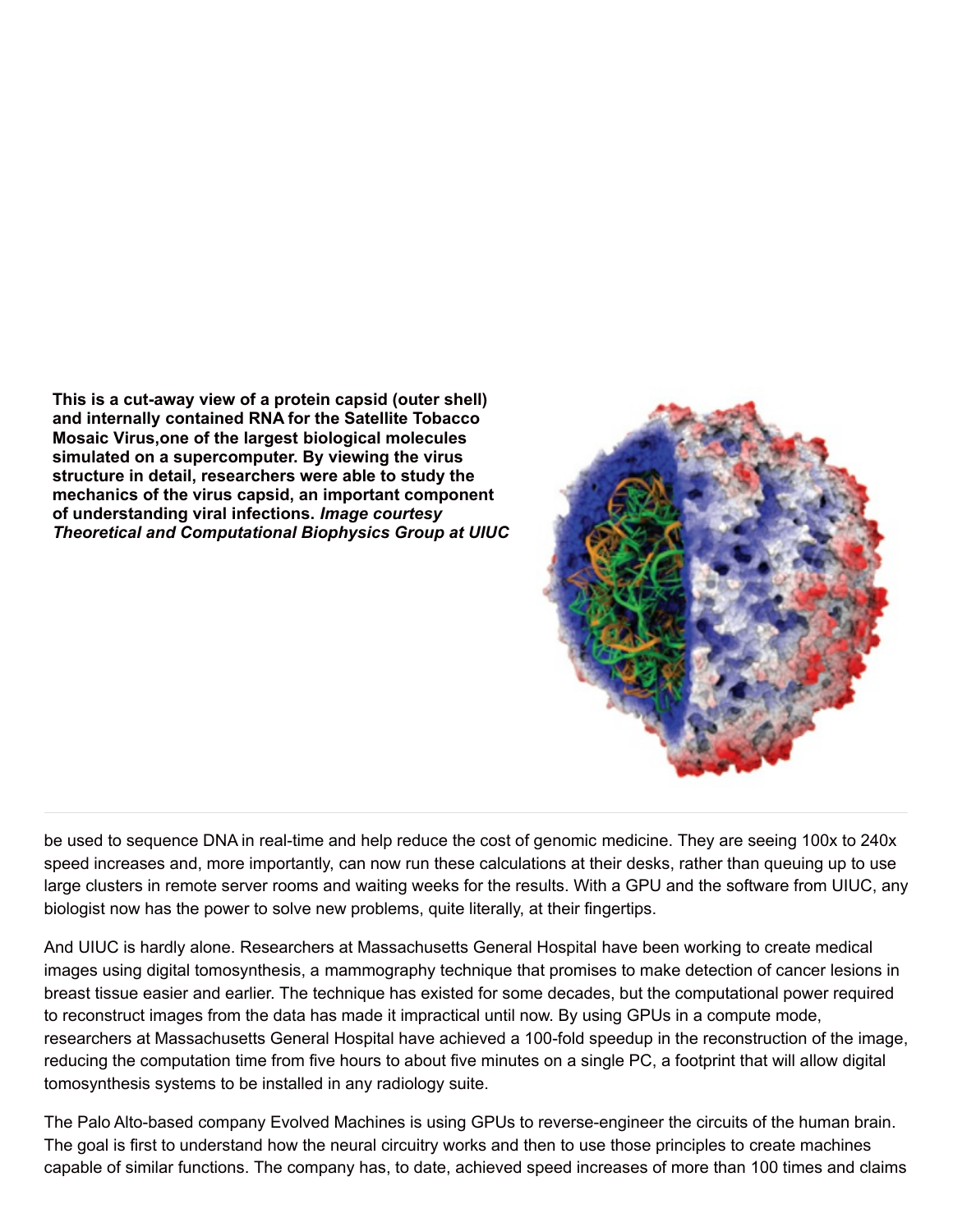**A neural network as visualized using NVIDIA Tesla.** *Images courtesy Evolved Machines*



that a single desktop system containing two GPUs runs as fast as a 200-core cluster, at a fraction of the cost and power.

#### **Other Applications**

In the field of finance, Hanweck Associates has developed a real-time options implied-volatility engine, Volera. Using a single PC containing three GPUs, Volera can evaluate 150,000 options per second. Two such systems networked together can evaluate the entire US-listed, equity option market in less than a second.

This is just a sampling of the HPC applications that are using the GPU to solve large-scale, critical problems. By providing the processing power, software development tools,

and building a GPU-computing community where developers can reach outside their industries and fields of research to consult and generate new ideas, NVIDIA is pioneering this new type of computing.

"GPUs aren't ideal for every problem," says Keane. "Traditional CPU-based server clusters are not going to go away. But for large numbers of applications, the GPU can move the computation out of the back room and onto the lab bench. And it can power new applications for which the needed computing power just wasn't available before."

**More Info:** [NVIDIA](http://www.nvidia.com/) Santa Clara, CA

Evolved [Machines](http://www.evolvedmachines.com/) Palo Alto, CA